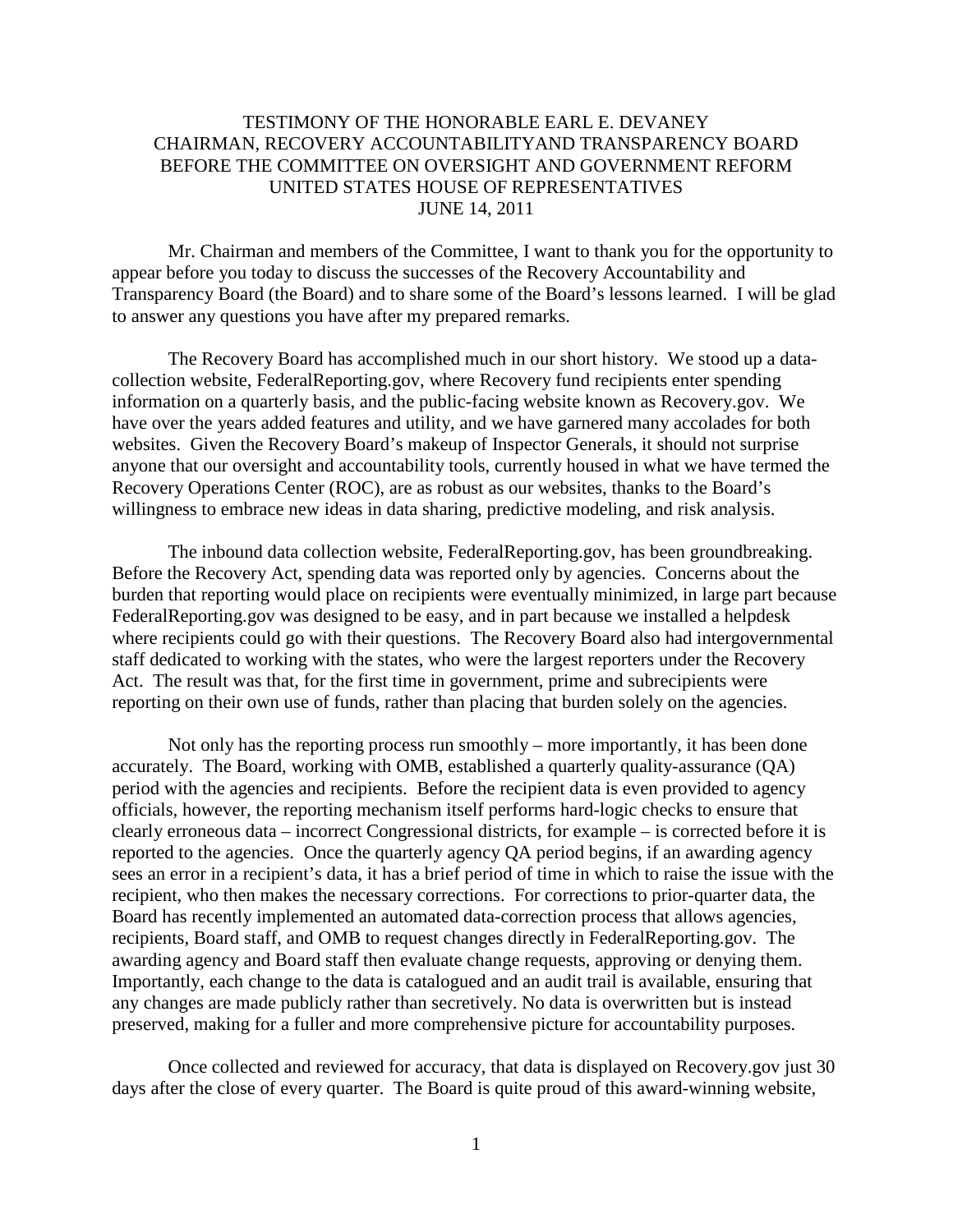yet we are continuing to strive for improvements. We recently released a new Developer Center, where users can download and embed widgets from Recovery.gov into their own websites. For example, a blogger can embed his Congressional district's award data into a blog, and it would automatically update whenever Recovery.gov is updated. In addition to the existing Recovery Mobile apps – our iPhone and iPad apps have been downloaded more than a thousand times – we will soon be unveiling a new app called Recovery Explorer that allows users to combine all kinds of data and make their own charts, providing contexts for the data that might not have even occurred to those of us in government.

While there have been bumps in the road, our mission of bringing transparency to Recovery spending has not faltered. In April 2010, the Board made the move to a cloudcomputing infrastructure for Recovery.gov, a groundbreaking event that allowed for more efficient computer operations and reduced costs. One year later, on April 21, 2011, a segment of the Amazon Web Services cloud crashed, temporarily shutting down major websites, including at least one federal government site that was unavailable for more than a day. The Board had a back-up plan, however, so that when one of the Amazon data centers experienced an outage, our continuing operations solution kicked in to keep the site – and its data – up and running smoothly. The whole incident has served as a reminder that even the best technology is not perfect, and failsafe operations must always been in place.

Finally, the analytical tools used in the Board's Recovery Operations Center (ROC) have been designed with fraud prevention as the goal. The Board's skilled analysts look for indicators of trouble. They use software to search colossal amounts of data, looking for potential problems such as criminal convictions, lawsuits, tax liens, bankruptcies, risky financial deals, and suspension and debarment proceedings. Once a concern has been identified, the Board's analysts then perform an in-depth analysis of the award, forwarding their report to the appropriate agency Inspector General for additional inquiry.

In addition to assisting with Office of Inspector General (OIG) investigations, the ROC has also served as a clearinghouse for agencies. Utilizing data housed within the ROC, the Board's staff has been able to provide agencies with information relating to award recipients. For example, the Board has notified agencies that they were awarding Recovery funds to companies that were debarred and therefore prohibited from receiving federal funds. Those agencies acted quickly to cancel the contracts, preventing millions of dollars from winding up in the hands of ineligible companies.

To add to the ROC's toolbox, the Board has recently begun to develop what can best be termed a "fraud-risk scorecard." Similar to the scores that have been successfully used for years by the credit industry in making credit-granting determinations, the fraud-risk scorecard is intended to be a risk-predictive tool that uses mathematical models to detect fraudulent transactions. We anticipate that both agencies and IGs will be glad to have such a tool to assist their efforts.

As you can see, the past two years have been quite an experience. I have given considerable thought some lessons learned from what will surely be my last government assignment. I would like to share with you today ten very specific lessons learned, and I ask you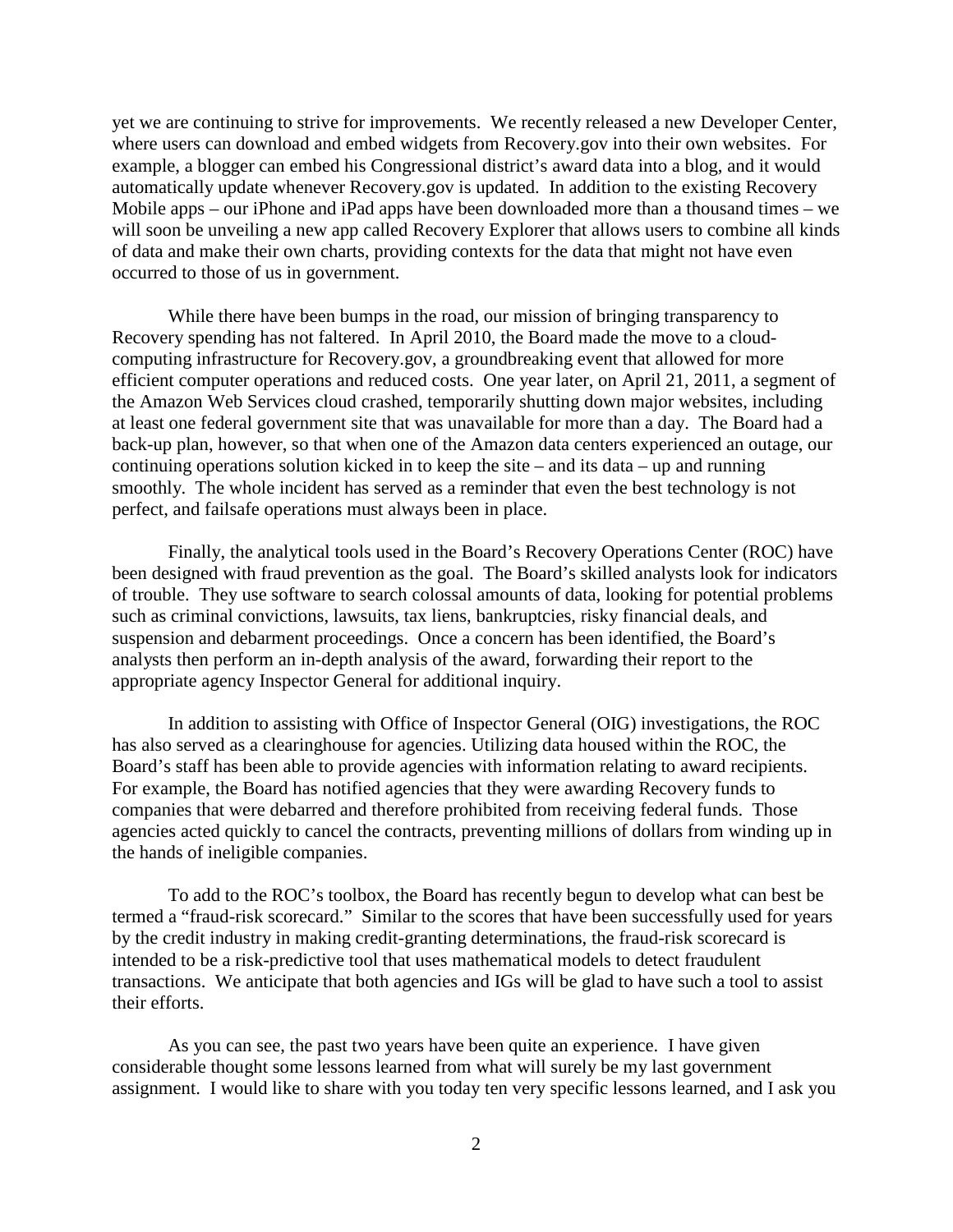to try to imagine what it would be like if these lessons were adopted and incorporated into new legislation that would require any or all of them to be embedded in our government going forward.

#### **1. Nothing motivates bureaucrats to act faster than a law with concrete deadlines.**

The long-standing culture of federal agencies has been to take the path of least resistance and to take the longest time allowed to enact any change. I have found that agencies continually underestimate their capacity to get things done, pursuing pilot after pilot with few long-lasting developments. The Recovery Act addressed that problem head-on, requiring recipient reporting on the use of Recovery funds within 180 days of enactment, or August 17, 2009. That was not a lot of time; we had to analyze our options for in-bound reporting, determine the best solution, and implement that decision. But we were under the gun, and that spurred us to act quickly and efficiently – and on August  $17<sup>th</sup>$ , FederalReporting.gov was opened for recipient registration. At the close of that quarter, recipients began reporting as required under the law. This result reinforces the lesson that, in any laws imposing requirements on agencies, firm and certain deadlines are critical for implementation.

## **2. Spending data can be collected directly from recipients with a high degree of accuracy.**

In the past, information about federal spending was entered by a number of federal employees. The Recovery Act and its mandated reporting changed that dynamic, proving that recipients of federal funding could report – and report accurately – on that spending. Agencies are still invested in the quality assurance of the data, but now they need not employ legions of data entry personnel in the name of transparency. Any future legislation should recognize this potential cost savings and call for the migration of reporting from agencies to recipients.

# **3. This spending data can be quickly quality controlled, displayed, and uniquely arrayed to achieve unprecedented levels of transparency.**

As I mentioned, the goal of data quality still falls to the agencies, but even here the Recovery Act sparked a change from the status quo. In the past, agencies in receipt of recipientreported data would have spent excessive amounts of time scrubbing that data prior to releasing it. By the time of its release, the information would be outdated and meaningless. The Recovery Act required real-time reporting with results made public within 30 days, four times a year. This quick turnaround from collection to quality review to public display required a joint QA effort by agencies and recipients. And in the end, the data was not merely published as a jumble of numbers in a hardbound catalog that sits on a shelf somewhere but was arrayed geospatially on Recovery.gov, making the data available and understandable for all users.

## **4. The Federal government desperately needs a uniform, governmentwide alphanumeric numbering system for all awards.**

Currently, each agency uses its own unique numbering system for contracts and grants. As we found during the Recovery transparency process, these disparate award IDs make tracking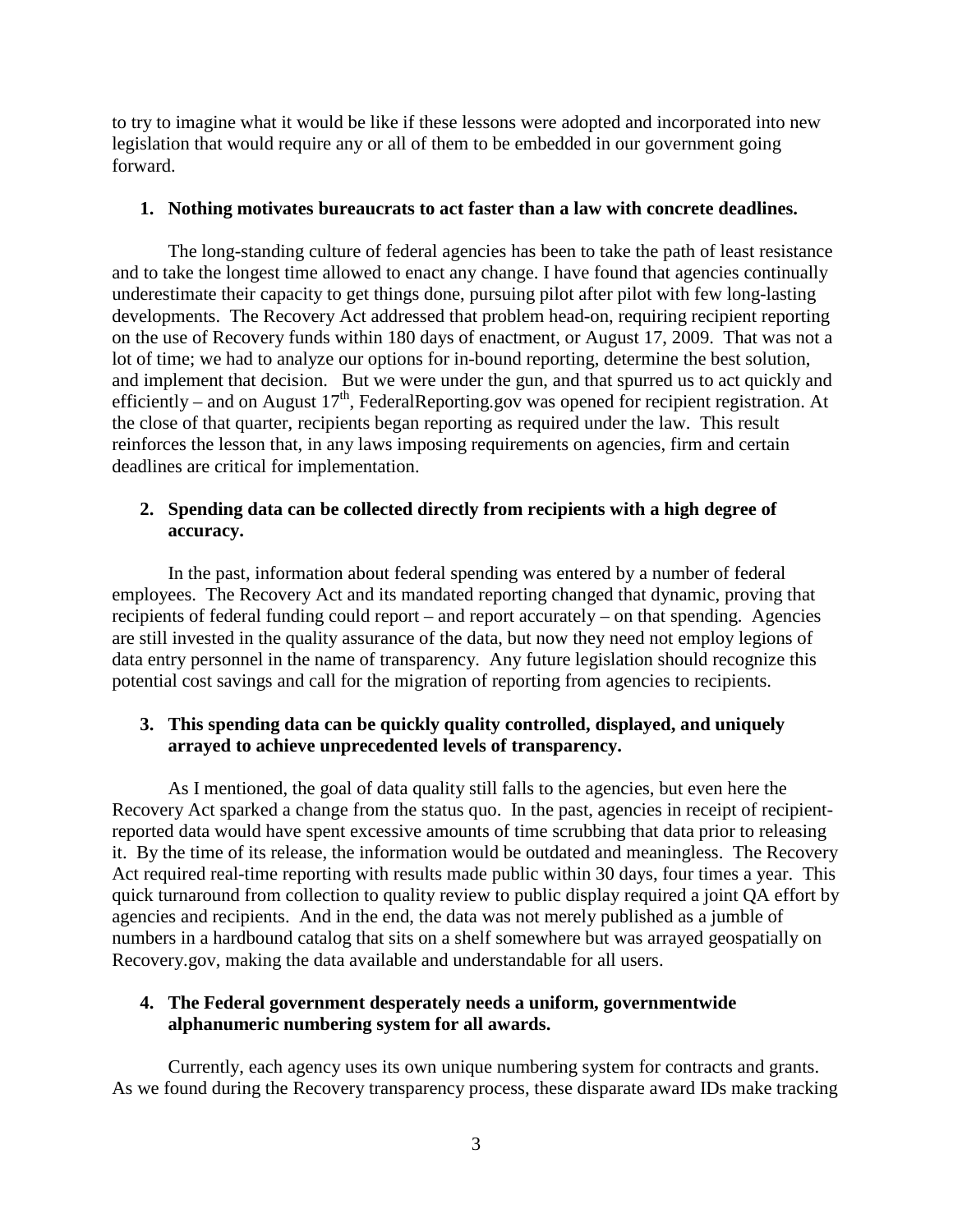federal spending unnecessarily arduous and complicated. Every quarter, there were mismatches when we tried to align recipient-reported award numbers on FederalReporting.gov to what the agencies reported to OMB, in our efforts to see who did and did not report as required. The award ID numbering process *must* be simplified and standardized, akin to the credit-card numbering system that we are all accustomed to. To increase the efficiency of government operations and the transparency of federal spending, the federal government must transition to a uniform, governmentwide alphanumeric award ID system for all federal awards. I can imagine that agencies will dig in their heels and cling to their old systems, which is why I believe the uniform award ID solution will need to mandated through legislation.

#### **5. New technology, particularly cloud computing and geospatial web services, play a critical role in the delivery and effectiveness of transparency and accountability.**

In April 2010, the Board made the move to a cloud-computing infrastructure for Recovery.gov, a groundbreaking event that allowed for more efficient computer operations and reduced costs. Cloud computing is a pay-as-you-go approach to information technology, permitting lower initial investments to start operations. It is also flexible enough to allow IT staff to add or subtract computing capacity as needs dictate. Security concerns are the first and only argument to be made when questioning the government's use of cloud computing – it is a red herring. Security concerns are just as real with the cloud as they are with any system, and must be dealt with properly. That is not a reason to discard the idea, especially when the use of cloud computing can reduce duplicative infrastructure investments governmentwide, shrink the federal information-system footprint, and promote data centralization. In an era of rooting out redundancies and inefficiencies, this condensing of systems could create an enormous savings to the U.S. Government and American taxpayers.

Likewise, geospatial mapping has been integral to the successes the Board has had in transparently displaying Recovery Act data in a multitude of ways that enhance the understanding of the user. For example, users can drill down into their own zip codes to find nearby Recovery awards. Or, by comparing a variety of maps offered on the website, users can see where federal funds are disbursed and decide for themselves whether the funds are going where the need is greatest. For aesthetics, usability, and – most importantly – unadulterated data, Recovery.gov has raised the standard for transparency and accountability across the federal government. It is therefore my hope that any legislation undertaken by Congress would allow for these technologies, which have endless possibilities.

#### **6. Transparency can cause embarrassment, which, in turn, causes self-correcting behavior.**

When it comes to embarrassment, I know whereof I speak. When the Board first published recipient data, we discovered that not everyone knows his or her Congressional district. We got a lot of flak in the media about money going to so-called "phantom districts." In subsequent reporting periods, we added hard-logic checks to FederalReporting.gov to prevent obvious errors. Likewise, recipients have learned from their embarrassment. In February 2010, we began publishing on Recovery.gov a list of non-compliers, a "list of shame" that states the names of recipients who have failed to report as required. Users can see who the repeat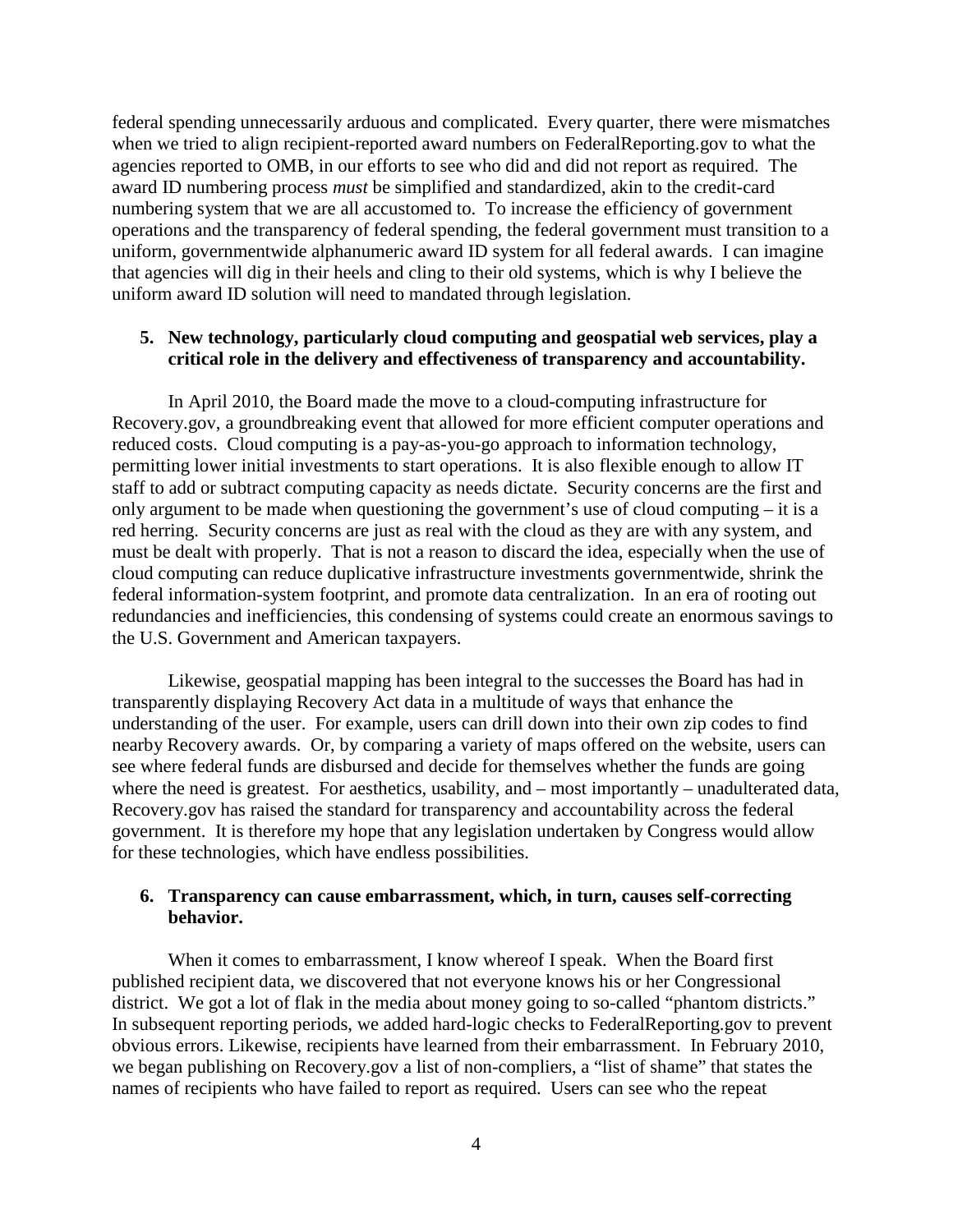offenders are. I am happy to report that, in the first quarter of 2011, the number of two-time nonreporters is now down to 17, and the number of three-time (or more) non-reporters is down to 7. This is out of more than 201,000 reported awards for the quarter.

### **7. Transparency is the force-multiplier that drives accountability.**

While transparency is harder to practice than it is to talk about, it has become abundantly clear that transparency is the friend of the enforcer and the enemy of the fraudster. With more than 80% of Recovery monies having been awarded, less than half a percent of all reported Recovery contracts, grants, and loans currently have open investigations. To date, there have been only 144 convictions involving a little over \$1.9 million. I am often asked why there has been so little fraud. I have little empirical evidence to prove it, but I believe it is due to the transparency embedded in the Recovery Act.

# **8. When the goal is prevention, instead of merely detection, agencies and IGs both have a high degree of incentive to collaborate with each other.**

The Board's strategy was to focus our efforts heavily on preventing fraud from occurring in the first place, not just detecting it after the fact. This is why the IG community has provided training for more than 130,000 people since February 2009.

My observation has been that when the goal of an initiative is fraud detection, IGs come to the table with a great deal of enthusiasm while agencies seem less motivated. In overseeing these Recovery funds, the Board has learned that when the common goal is fraud *prevention*, agencies and IGs are equally enthusiastic, and a remarkable collaborative effort takes place between the two. I think that any legislation aimed at fraud prevention should therefore bring IGs *and* agencies to the table.

# **9. The most valuable accountability module is one which provides equal access to both agencies and enforcers.**

The new analytic tools and methodologies developed in the ROC have proven to be as valuable to agencies as to IGs, preventing funds from potential fraud, waste, and mismanagement. I believe that the information we have been providing to agencies relating to Recovery funds will be just as useful – if not exponentially more so – outside the Recovery Act context. A single repository for this accountability data, rather than mini-ROCs sprinkled around the federal government, would present a cost-savings to the American taxpayers.

### **10. Finally, articulating success for prevention is harder to do than for detection.**

Forty-one years ago, I began my federal career as a Secret Service Agent, learning how to protect our nation's leaders. How do you measure success in that role? When an assassin is able to shoot your protectee, failure is readily apparent. But conversely, the measure of success cannot just be that no officials were killed or harmed – while that measure is informative, it does not account for all of the attempts that may have been thwarted by the presence of a visible agent. Nor does it account for plots that were abandoned when it became clear that an official's